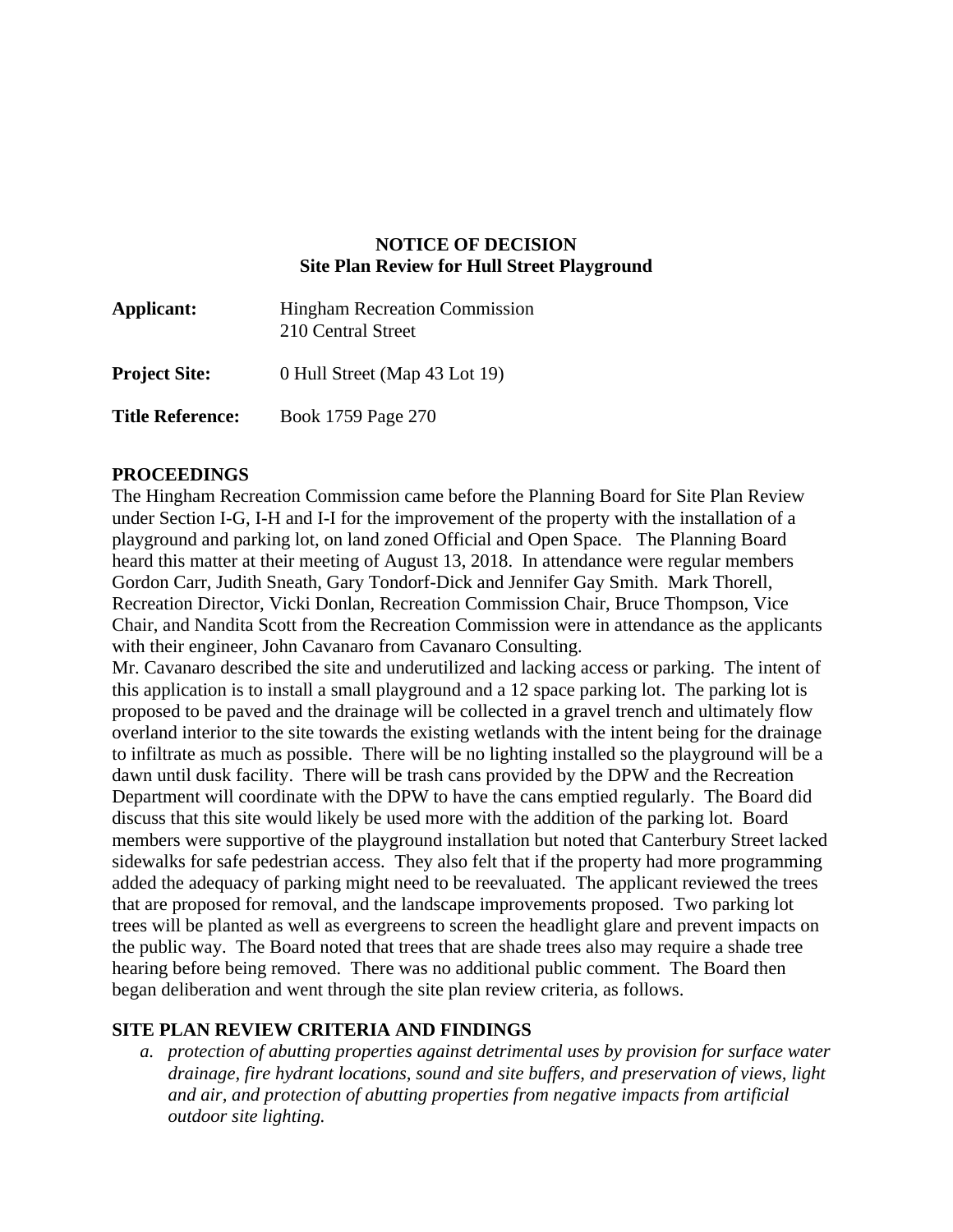The Board found that the drainage will be retained on site and infiltrated via a stone trench with the excess flowing overland, ultimately to a wetland. This project is not expected to worsen drainage conditions off-site. No outside lighting is proposed.

*b. convenience and safety of vehicular and pedestrian movement within the site and on adjacent streets; the location of driveway openings in relation to traffic or to adjacent streets, taking account of grades, sight distances and distances between such driveway entrances, exits and the nearest existing street or highway intersections; sufficiency of access for service, utility and emergency vehicles;*

The Board found that the site works for the proposed use as designed. A sidewalk is needed on Canterbury Street.

*c. adequacy of the arrangement of parking, loading spaces and traffic patterns in relation to the proposed uses of the premises; compliance with the off-street parking requirements of this By-Law;*

The Board found that this is a recreational use. The Board has found that there is adequate parking. Two parking lot trees are required. Applicant will be placing evergreens between the parking and the street are acceptable for screening of headlights. The park is dawn to dusk so headlights shouldn't be a big issue**.** This isn't expected to be a big traffic generator at this level of development.

*d. adequacy of open space and setbacks, including adequacy of landscaping of such areas;*

The Board found that the site is mostly undisturbed. They also noted that shade tree hearings may be needed.

*e. adequacy of the methods of disposal of refuse and other wastes resulting from the uses permitted on the site*

The Board found that trash cans are proposed to be placed on the site.

*f. prevention or mitigation of adverse impacts on the Town's resources, including, without limitation, water supply, wastewater facilities, energy and public works and public safety resources;*

The Board found the erosion control will be as shown on the plan.

*g. assurance of positive storm water drainage and snow-melt run-off from buildings, driveways and from all parking and loading areas on the site, and prevention of erosion, sedimentation and storm water pollution and management problems through site design and erosion controls in accordance with the most current versions of the Massachusetts Department of Environmental Protection's Storm Water Management Policy and Standards, and Massachusetts Erosion and Sediment Control Guidelines.*

The Board found that the drainage will be infiltrated on site or allowed to run overland and soak in naturally. Peer review engineer reviewed and signed off on the design.